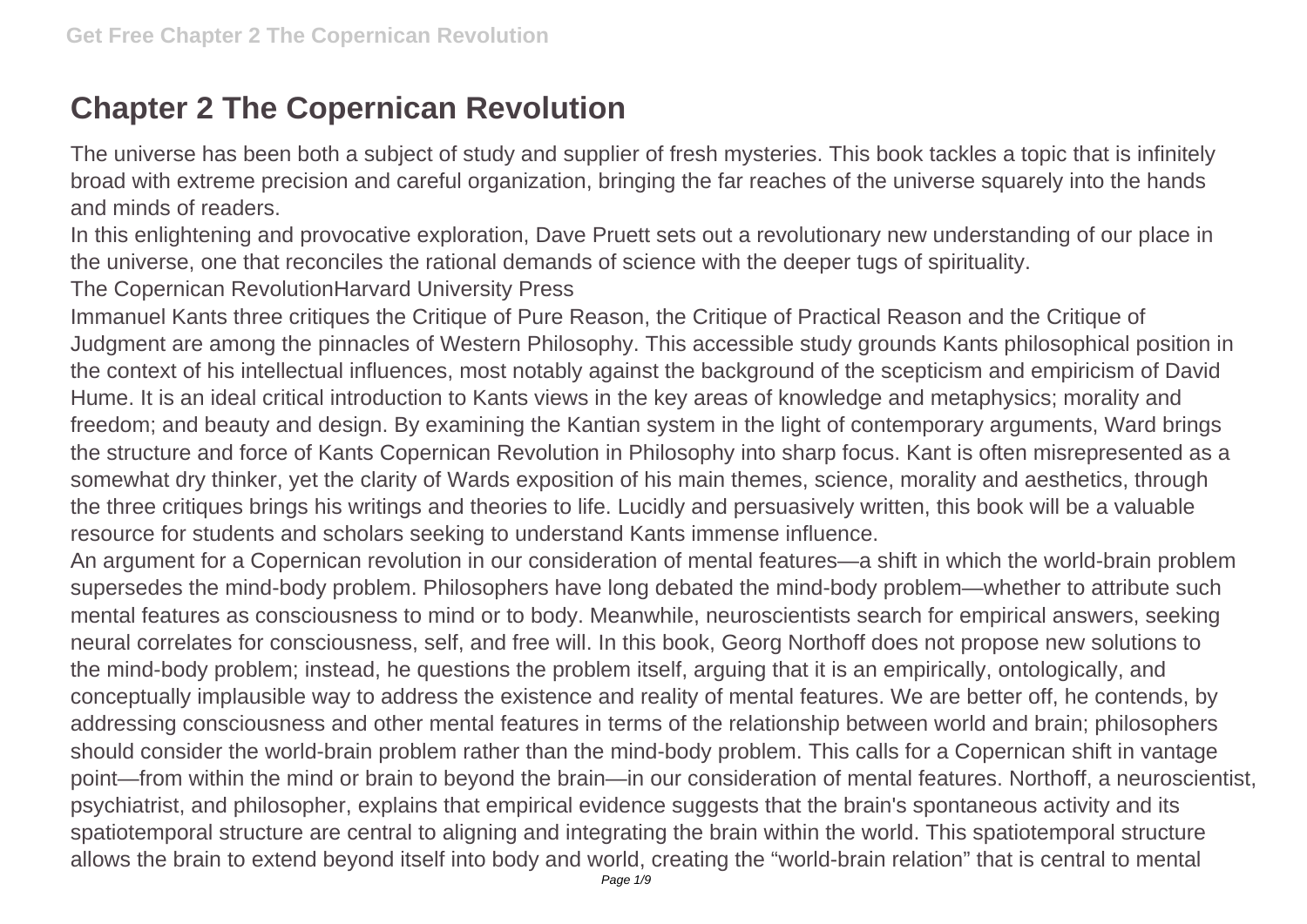features. Northoff makes his argument in empirical, ontological, and epistemic-methodological terms. He discusses current models of the brain and applies these models to recent data on neuronal features underlying consciousness and proposes the world-brain relation as the ontological predisposition for consciousness.

Kuhn's Structure of Scientific Revolutions (1962) has been enduringly influential in philosophy of science, challenging many common presuppositions about the nature of science and the growth of scientific knowledge. However, philosophers have misunderstood Kuhn's view, treating him as a relativist or social constructionist. In this book, Brad Wray argues that Kuhn provides a useful framework for developing an epistemology of science that takes account of the constructive role that social factors play in scientific inquiry. He examines the core concepts of Structure and explains the main characteristics of both Kuhn's evolutionary epistemology and his social epistemology, relating Structure to Kuhn's developed view presented in his later writings. The discussion includes analyses of the Copernican revolution in astronomy and the plate tectonics revolution in geology. The book will be useful for scholars working in science studies, sociologists and historians of science as well as philosophers of science.

Shows how we must make deep changes to complete our paradigm shift from the old mechanistic worldview to the new organic worldview • Reveals the distinct stages of paradigm shifts through the ages, including the 18th-century Enlightenment and the critical stage of our current shift • Explains how the new organic worldview began with Goethe and Kant • Offers solutions for each of us to be able to realize and make the deep changes needed for global regeneration In Global Awakening, Michael Schacker shows that hidden within our global crises is a positive future for the planet. Sharing his 30 years of intensive research into the history of change as well as the evolution of consciousness and regenerative science, Schacker explains how our current shift from the old mechanistic worldview to a new organic worldview based on biological models follows the same pattern as other paradigm shifts across history, including the 18thcentury Enlightenment and the American Revolution. He reveals the creative geniuses who have contributed to the birth of the organic worldview, beginning with Goethe, Kant, and Hahnemann. Exposing the scientific and social forces that drive paradigm shifts, he details the stages every paradigm shift progresses through: the early Enlightenment, the conservative backlash, the intensive phase, and and the transformational phase leading to the Organic Shift. Explaining that we are currently in the throes of the paradigm flip, the critical last phase of our paradigm shift, Schacker shows how the mechanistic worldview is crumbling around us and nothing but a complete transformation in the way we think will keep us from the path of total self-destruction. Providing a map to overcome the allure of the simplistic mechanical model that has spawned countless unsustainable practices and problems--from global warming to intense economic disparities--the author offers concrete solutions showing how each of us can use our talents, skills, and time to make the Page 2/9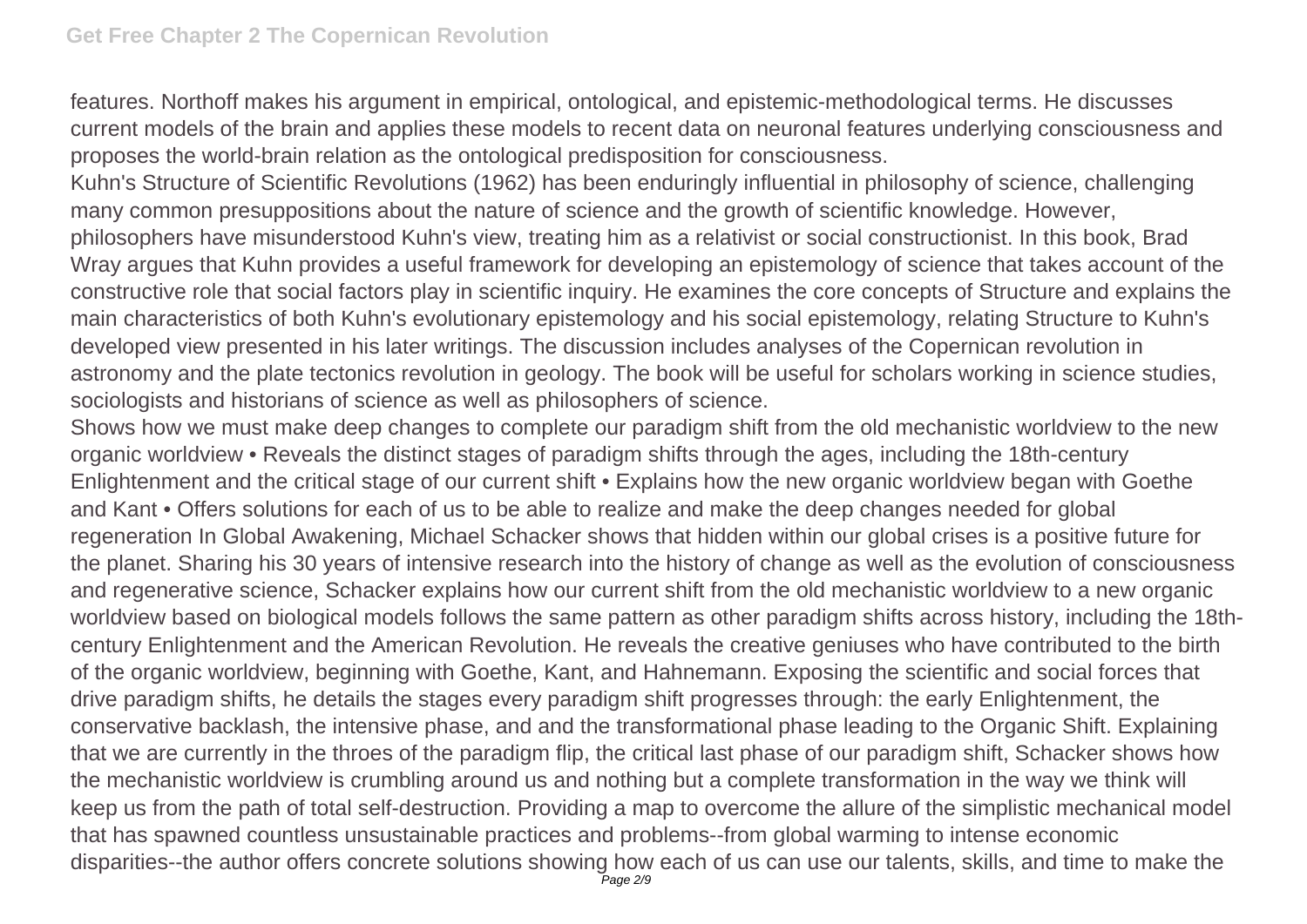deep changes needed for global regeneration.

Published in 1935: This is the first attempt to give a full portrait if the mind of the 16th and 17th centuries. Detailed accounts are given of all that is important in the first two centuries of modern science and philosophy. 1. Introduction Kant considered the doctrine of transcendental idealism an indisp- sable part of the theory of knowledge presented in the Critique of Pure Reason. My aim in this book is to present a new defense of the coh- ence and plausibility of Kant's transcendental idealism and its indisp- sability for his theory of knowledge. I will show that the main argument of the Transcendental Aesthetic and the Transcendental Analytic is - fensible independently of some of Kant's claims which are said to threaten its coherence. I have undertaken an inquiry into the coherence of Kant's transc- dental idealism for the following reasons. A defense of the coherence of transcendental idealism is required by the existing state of Kantian scholarship. The claim that Kant's transcendental idealism is incoh- ent has appeared in various forms over the last two centuries. The most powerful and elaborate criticism of Kant's transcendental idealism is found in Part Four of Strawson's The Bounds of Sense. Several commtators have tried to reestablish its coherence. Although Allison and other commentators have contributed ideas that are valuable for an 1 account of the coherence of Kant's transcendental idealism, their - guments fall short as a response to the standard objection. Indeed, the claim that Kant's transcendental idealism is incoherent continues to be the view held by most thinkers. I have limited my goal in this book to establishing the coherence of Kant's transcendental idealism due to two related reasons. The culmination of a lifetime's scholarly work, this pioneering study by Sister Prudence Allen traces the concept of woman in relation to man in Western thought from ancient times to the present. In her third and final volume Allen covers the years 1500–2015, continuing her chronological approach to individual authors and also offering systematic arguments to defend certain philosophical positions over against others. Building on her work from Volumes I and II, Allen draws on four "communities of discourse"—Academic, Humanist, Religious, and Satirical—as she traces several recurring strands of sex and gender identity from the Renaissance to the present. Now complete, Allen's magisterial study is a valuable resource for scholars and students in the fields of women's studies, philosophy, history, theology, literary studies, and political science. Religion and the Critical Mind provides an overview of the Western heritage of the criticism of religion. Anton Jacobs surveys criticisms from within and without religion from the time of the Hebrew prophets and classical Greek thinkers until the Enlightenment and shows how developments during the Renaissance, Reformation, and the scientific revolution laid foundations for later, modern critiques. While sympathetic to religion, Jacobs listens carefully to its best critics and dedicates a chapter to each of the modern critics of religion: Voltaire, Marx, Nietzsche, Durkheim, Freud, and Russell. He supplies context for their criticism

and gauges their impact on religion. While effectively arguing that there are only three real stances a modern person can take on religion and offering an apologia for all religions, Jacobs makes a persuasive case in favor of religious participation.

Fascinating, engaging, and extremely visual, Foundations of Astronomy Twelth Edition emphasizes the scientific method throughout as it guides students to answer two fundamental questions: What are we? And how do we know? Updated with the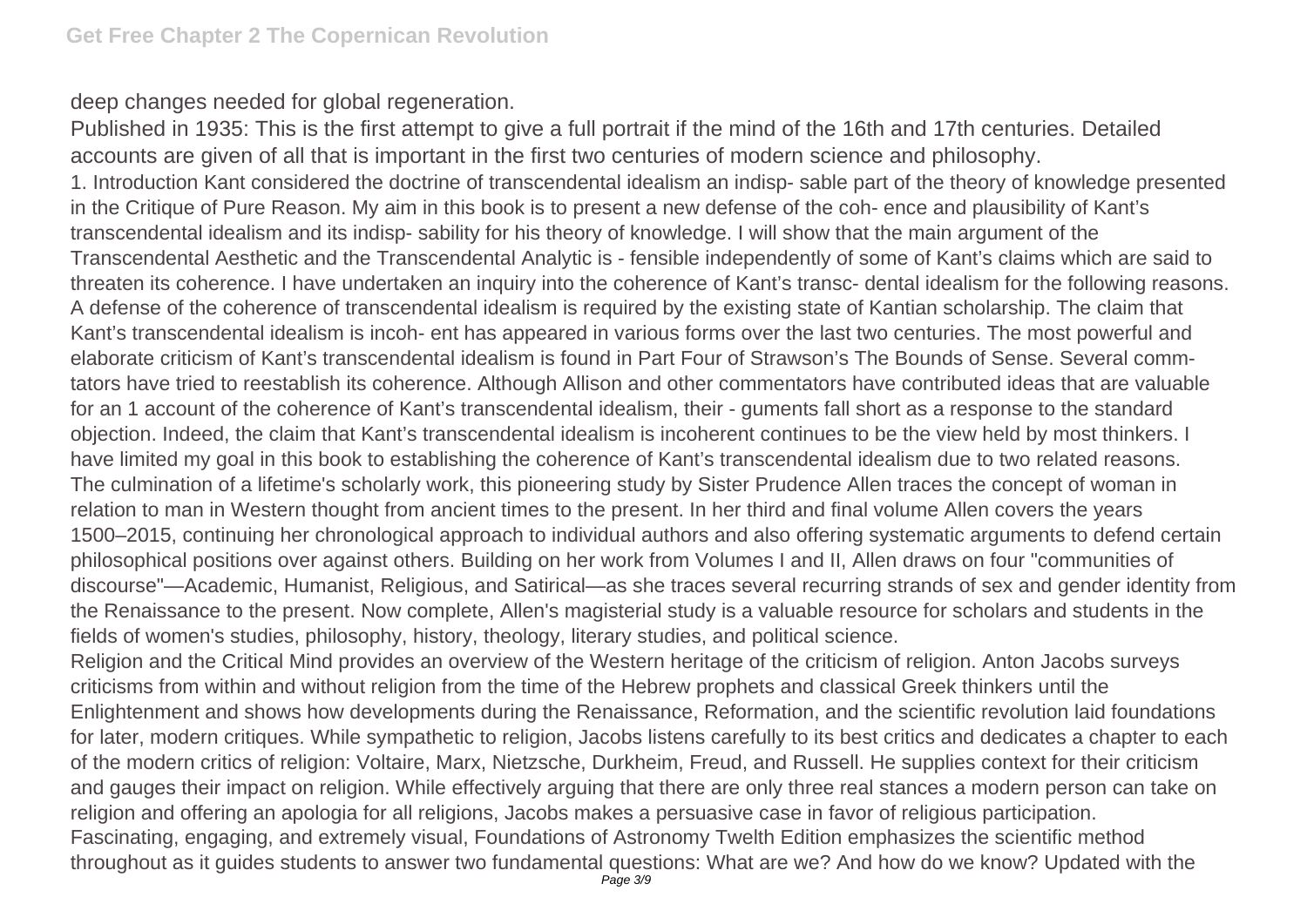newest developments and latest discoveries in the exciting study of astronomy, authors Michael Seeds and Dana Backman discuss the interplay between evidence and hypothesis, while providing not only fact but also a conceptual framework for understanding the logic of science. Important Notice: Media content referenced within the product description or the product text may not be available in the ebook version.

Of Some Trigonometric Relations -- Vector Algebra.

Arun Bala challenges Eurocentric conceptions of history by showing how Chinese, Indian, Arabic, and ancient Egyptian ideas in philosophy, mathematics, cosmology and physics played an indispensable role in making possible the birth of modern science. Cosmology is the study of the origin, size, and evolution of the entire universe. Every culture has developed a cosmology, whether it be based on religious, philosophical, or scientific principles. In this book, the evolution of the scientific understanding of the Universe in Western tradition is traced from the early Greek philosophers to the most modern 21st century view. After a brief introduction to the concept of the scientific method, the first part of the book describes the way in which detailed observations of the Universe, first with the naked eye and later with increasingly complex modern instruments, ultimately led to the development of the "Big Bang" theory. The second part of the book traces the evolution of the Big Bang including the very recent observation that the expansion of the Universe is itself accelerating with time.

This book is a reaction against young Levy Bruhl's position that the world's (African) thought is pre- logical. Systematically therefore it exposes first the influence of positivism and two valued Logic on Bruhl which made him to be anti- spiritualism and second interpreted African thought from two- valued logic point of view. This wrong interpretational tool resulted to his ''onslaught on African thought'' which is the subject of the book's reaction. This book 's position is that every interpretation stems from a particular logic and this logic needs to evolve from the same ontological context with the phenomenon that is to be interpreted. The implication of this is that, there is a bio conditional structural relationship between every logic and its cultural ontology. The book investigates this assertion using prevalent (2vl) of the West and the prevalent ontology of the the same culture. The investigation proved positive. On the above discovery the book developed the theory of structural analogy and logical functionalism (SAALF) as a justification for the derivation of a prevalent trinitarian logic from African trinitarian prevalent ontology. From this theoretical standpoint, the book in agreement with some twentieth century analytic logicians defines logic as a science of relation between realities from which principles of argumentation and reasoning can be developed. This book goes ahead to use this logic to explain some African phenomena such as the concept of African healing oath-taking and education. For the benefit of doubt the book differentiates between Harmonious monism and Hermeneutics as an answer to some questions of the critics. Immanuel Kant's groundbreaking Critique of Pure Reason inaugurated a new way of understanding the world that continues to impact philosophy to the present day. With clear explanations and numerous examples, A Companion to Kant's Critique of Pure Reason takes students step by step through the book in a way that captures their interest without sacrificing depth or intellectual

rigor. Although it is informed by recent Anglo-American scholarship, the Companion focuses on Kant's own arguments rather than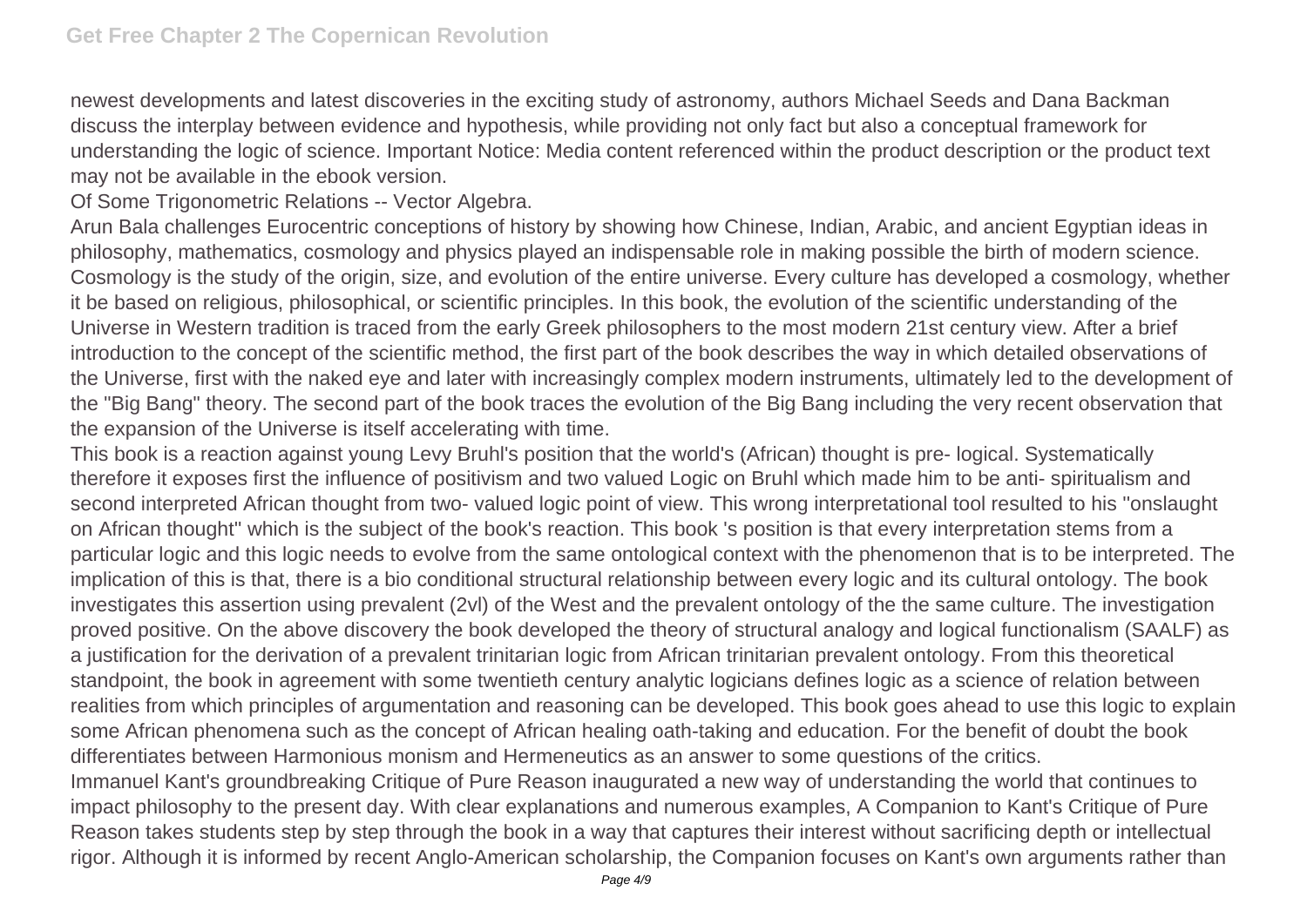secondary texts and scholarly debates that may otherwise distract from what Kant himself is attempting. The Companion first places the Critique in its historical and philosophical context before addressing the three main parts of the book in order: the Transcendental Aesthetic, the Transcendental Analytic, and the Transcendental Dialectic. The Companion also briefly explains how Kant continues his investigation into God, freedom, and immortality in the Critique of Practical Reason, and it concludes with an assessment of Kant's importance in the history of modern philosophy. Key features include a glossary of technical terms, with succinct definitions and cross-references, as well as an annotated bibliography of the most important English-language secondary sources on Kant's theoretical philosophy.

Multiobjective Shape Design in Electricity and Magnetism is entirely focused on electric and magnetic field synthesis, with special emphasis on the optimal shape design of devices when conflicting objectives are to be fulfilled. Direct problems are solved by means of finite-element analysis, while evolutionary computing is used to solve multiobjective inverse problems. This approach, which is original, is coherently developed throughout the whole manuscript. The use of game theory, dynamic optimisation, and Bayesian imaging strengthens the originality of the book. Covering the development of multiobjective optimisation in the past ten years, Multiobjective Shape Design in Electricity and Magnetism is a concise, comprehensive and up-to-date introduction to this research field, which is growing in the community of electricity and magnetism. Theoretical issues are illustrated by practical examples. In particular, a test problem is solved by different methods so that, by comparison of results, advantages and limitations of the various methods are made clear.

An advance on recent revisionist thinking about Hegelian philosophy, this book interprets Hegel's achievement as part of a revolutionary modernization of ancient philosophical thought initiated by Kant.

With a collection of over 375 sources, each accompanied by an introductory essay and review questions, this two-volume primary source reader emphasizes the intellectual history and values of the Western tradition. Sources are grouped around important themes in European history--such as religion, education, and art and culture--so that readers can analyze and compare multiple documents. The ninth edition features additional sources by and about women, completely revised chapters on modern Europe and its place in the contemporary world, and updates to introductions and review questions. Important Notice: Media content referenced within the product description or the product text may not be available in the ebook version.

These fourteen essays by leading historians and philosophers of science introduce the reader to the work of Albert Einstein. Following an introduction that places Einstein's work in the context of his life and times, the essays explain his main contributions to physics in terms that are accessible to a general audience, including special and general relativity, quantum physics, statistical physics, and unified field theory. The closing essays explore the relation between Einstein's work and twentieth-century philosophy, as well as his political writings.

Acknowledgments chapter 1 The Roots of Earth Sciences 1 Classical Scientific Thought 1 The Copernican Revolution 2 From Physics and Philosophy to Geology 4 The Age of the Earth 6 chapter 2 The Earth in the Context of Our Solar System 9 The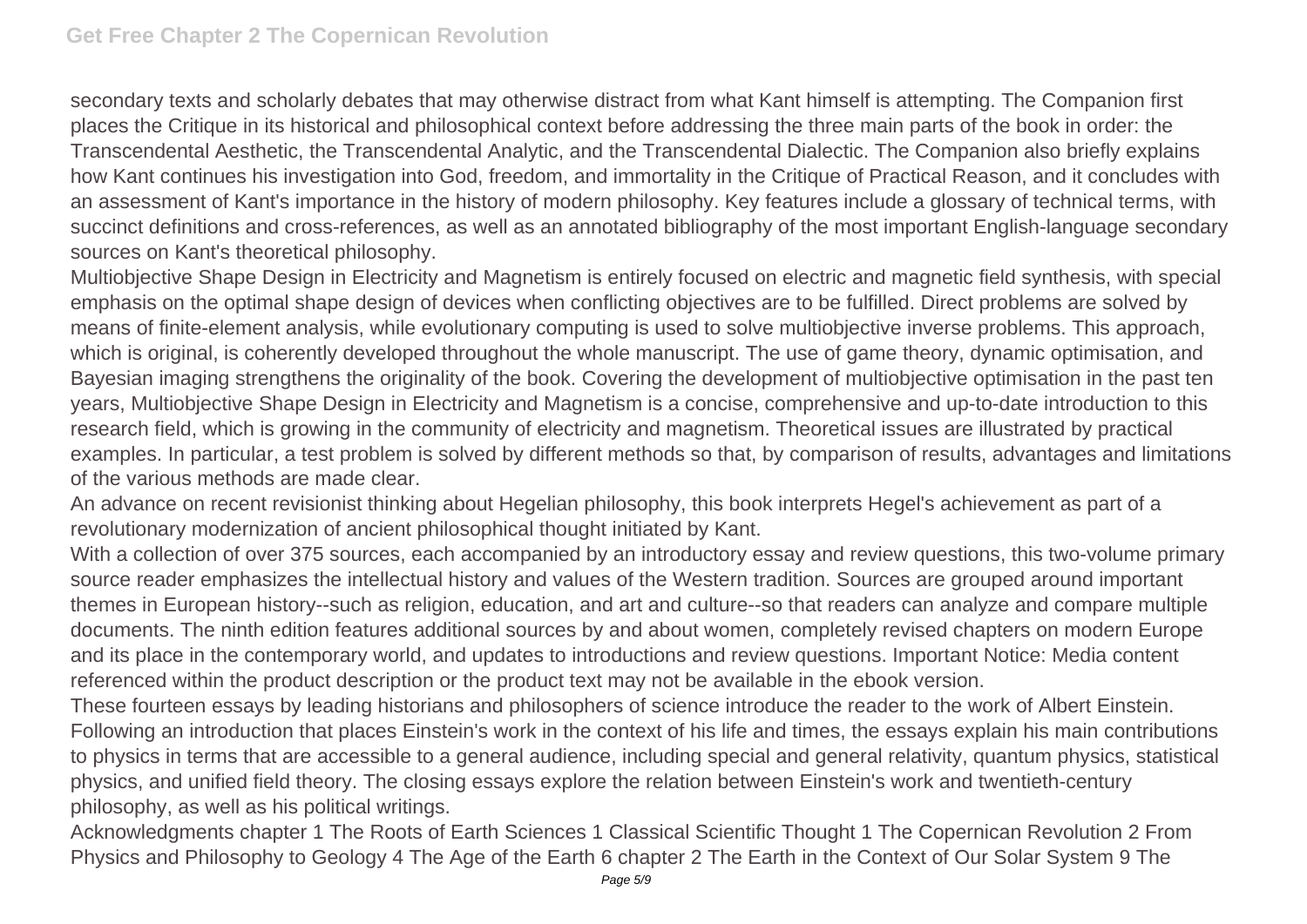Origins of the Solar System The Elements of the Solar System The Planets Circling the Sun chapter 3 The Formation of Earth and Moon 21 Similarities and Differences 21 Exploring the Moon chapter 4 The Interior of the Earth and the Role of Seismology Seismic Waves 28 The Earth's Interior 36 chapter 5 Rotation and Shape, Gravity and Tides 41 Describing the Earth's Shape Tides 44 Rotation 44 43 27 23 15 12 10 xiii xi chapter 6 The Earth's Magnetic Field 47 Establishing a Physical Concept Reversals of the Magnetic Field 51 Paleomagnetism chapter 7 Atom—Mineral—Rock 59 Crystallization 60 Minerals in Crust and Mantle 60 Rocks chapter 8 The Early Ages 71 The Archean 71 The Proterozoic 77 chapter 9 Radioactive Dating The Chemistry of Unstable Elements Determining the Age Applications of Radioactive Dating Techniques Carbon Dating 90 chapter10 Plate Tectonics Twentieth-Century Research Gathering Evidence 95 Drifting Plates 3 Pangea and Beyond 4 chapter11 The Crust of the Earth 7 The Moho 7 The Crust Hydrocarbons 4 Coal 9 Other Subsurface-based Resources 9 12 12 12 108 10 10 10 10 94 93 89 83 81 81 63 52 48 chapter12 Formation of Mountains and Basins Collisions Orogeny Sediment Basins

When Nicolaus Copernicus stated that Earth revolves around the sun, he initiated a centuries-long conflict between proponents of heliocentrism and those that maintained a geocentric view of the universe. The fight to establish the Copernican system, which began in 1543, would have very real consequences for astronomers like Galileo, Kepler, and Newton. This book provides an indepth look at the development of Copernicus's theory, the effect it had on the lives of scientists willing to defend it at great personal cost, and heliocentrism's role in the latest astronomical research.

German Idealism was one of the most fertile and important movements in the history of Western philosophy. This volume includes eleven chapters on all aspects and the period's most influential philosophers, including Kant and Hegel.

This is a short monograph on Kant, specifically his ideas about freedom and morality, but with important relevance to questions at the heart of philosophy.

Interpreting Kuhn provides a comprehensive, up-to-date study of Thomas Kuhn's philosophy and legacy. With twelve essays newly written by an international group of scholars, it covers a wide range of topics where Kuhn had an influence. Part I deals with foundational issues such as Kuhn's metaphysical assumptions, his relationship to Kant and Kantian philosophy, as well as contextual influences on his writing, including Cold War psychology and art. Part II tackles three Kuhnian concepts: normal science, incommensurability, and scientific revolutions. Part III deals with the Copernican Revolution in astronomy, the theoryladenness of observation, scientific discovery, Kuhn's evolutionary analogies, and his theoretical monism. The volume is an ideal resource for advanced students seeking an overview of Kuhn's philosophy, and for specialists following the development of Kuhn scholarship.

Wittgenstein's Copernican Revolution is concerned with how one is to conceive of the relation between language and reality without embracing Linguistic Realism and without courting any form of Linguistic Idealism either. It argues that this is precisely what Wittgenstein does and also examines some well known contemporary philosophers who have been concerned with this same question.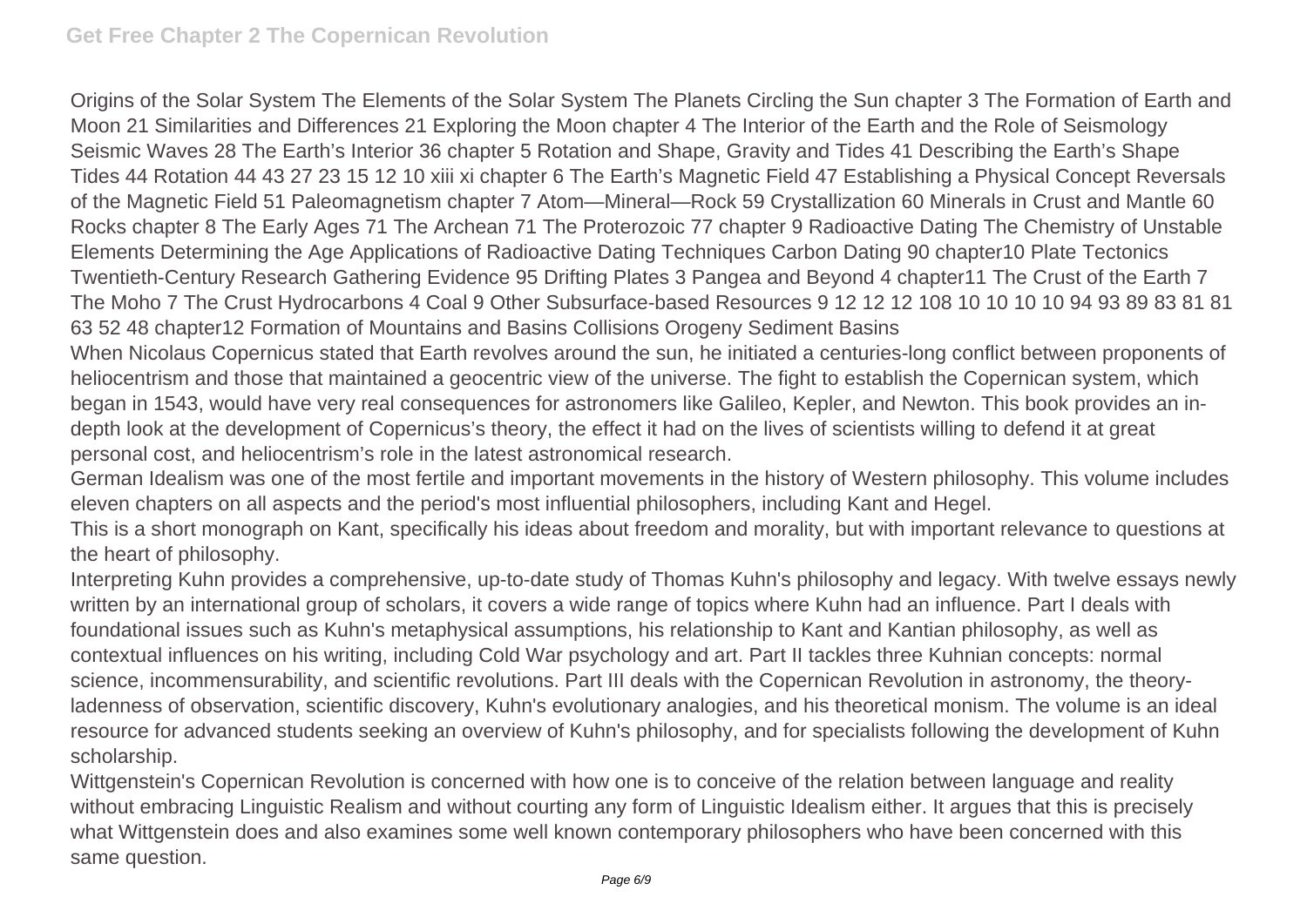Details the science behind the Copernican Revolution, the transition from the Earth-centered cosmos to a modern understanding of planetary orbits.

The culmination of a lifetime's scholarly work, this pioneering study by Sister Prudence Allen traces the concept of woman in relation to man in Western thought from ancient times to the present. In her third and final volume Allen covers the years 1500-2015, continuing her chronological approach to individual authors and also offering systematic arguments to defend certain philosophical positions over against others. Building on her work from Volumes I and II, Allen draws on four "communities of discourse"--Academic, Humanist, Religious, and Satirical--as she traces several recurring strands of sex and gender identity from the Renaissance to the present. Now complete, Allen's magisterial study is a valuable resource for scholars and students in the fields of women's studies, philosophy, history, theology, literary studies, and political science.

"In the twenty-first century, the meaning of non-Christian religions for Christian faith will become a central question. Are all religions, including Christianity, responding to the same transcendent truth or are religions fundamentally different? In Faith among Faiths, James Fredericks moves beyond the popular "pluralist" model of religions and explores the meaning of Christianity in light of non-Christian religions. By doing theology "comparatively," Fredericks shows how Christians can look upon religious diversity as an opportunity for enriching their own spiritual quest."--BOOK JACKET.Title Summary field provided by Blackwell North America, Inc. All Rights Reserved

The discovery of the Americas around 1500 AD was an extraordinary watershed in human experience. It gave rise to the modern period of human ecology, a phenomenon global in scope that set in motion profound changes in almost every society on earth. This new period, which saw the depletion of the lands of the New World, proved tragic for some, triumphant for others, and powerfully affecting for all. In this work, acclaimed environmental historian Donald Worster takes a global view in his examination of the ways in which complex issues of worldwide abundance and scarcity have shaped American society and behavior over three centuries. Looking at the limits nature imposes on human ambitions, he questions whether America today is in the midst of a shift from a culture of abundance to a culture of limits-and whether American consumption has become reliant on the global South. Worster engages with key political, economic, and environmental thinkers while presenting his own interpretation of the role of capitalism and government in issues of wealth, abundance, and scarcity. Acknowledging the earth's agency throughout human history, Shrinking the Earth offers a compelling explanation of how we have arrived where we are and a hopeful way forward on a planet that is no longer as large as it once was.

In The Adventures of Transcendental Philosophy, critical theory scholar Eduardo Mendieta examines the philosophical origins of discourse ethics through the prism of Apel's thought. Mendieta finds that Apel fundamentally transformed German philosophy, which had become stagnant in the years before World War II, and deeply influenced later thinkers such as Jürgen Habermas. For thousands of years, philosophers have been struggling to prove God. To modern atheists, these are monumental failures. Atheism, then, is the rational position. Or is it? By combining the most sophisticated philosophies (falsification,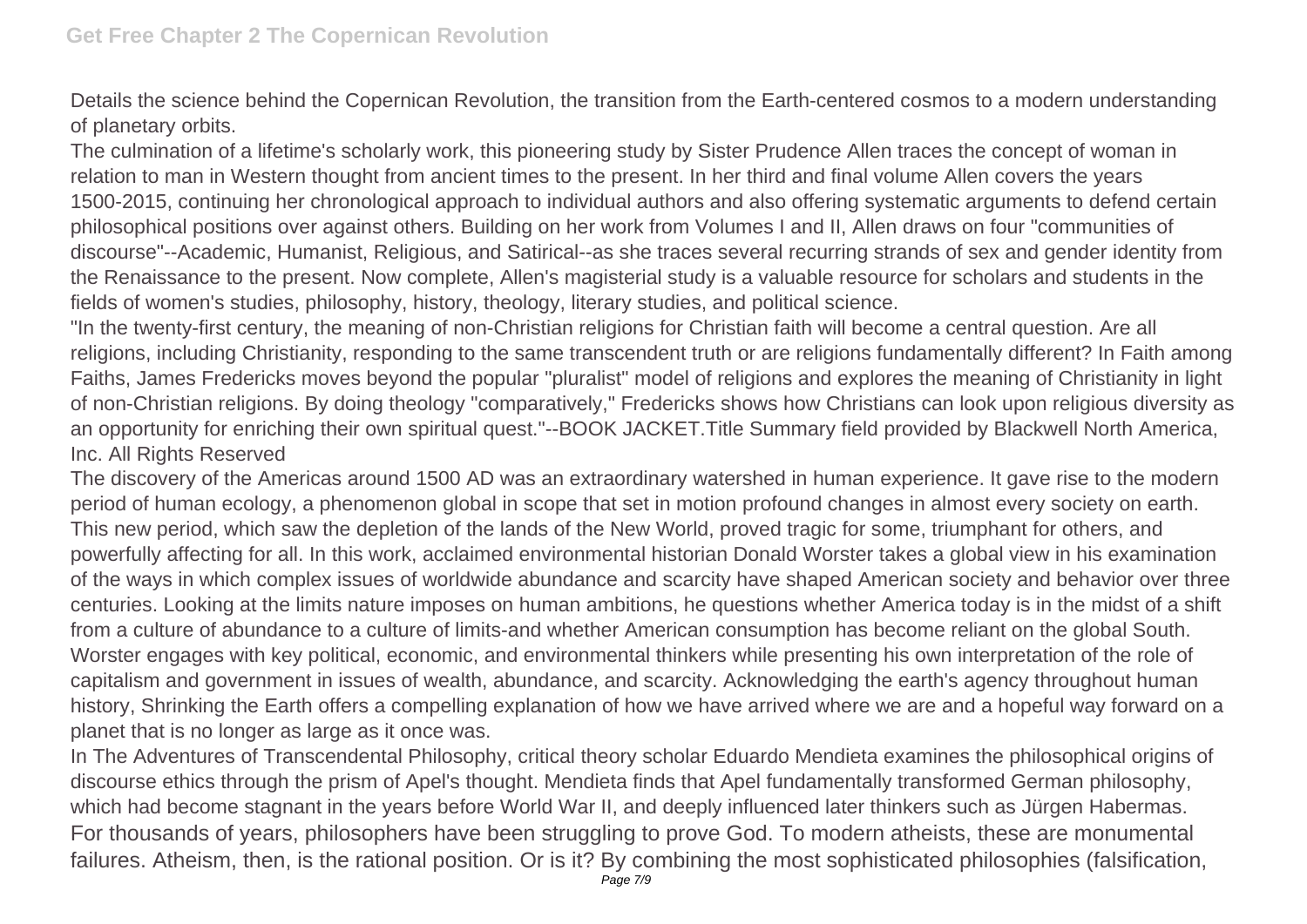scientific method, confirmation holism) with the most advanced sciences (quantum, relativity, evolution theories), "Confessions Of A Dying Mind" takes a fresh look at this oldest and profoundest anxiety of man. Uniquely, the book is a novelized nonfiction - indeed, "the first philosophical novel on God". The story is set in the near-death experience of the atheistic protagonist, Albert Dyers. Its central plot proceeds as an adventurous investigation, argument after argument ... till a certain conclusion becomes inescapable. "Confessions" is laced with novel ideas found nowhere else. It is narrated in a highly readable language for all educated laypersons to comprehend with relative ease. The book is therefore a mustread for theists, atheists, and everyone else interested in exploring the relationship of God and science, in light of leading developments.

Although recent works on Galileo's trial have reached new heights of erudition, documentation, and sophistication, they often exhibit inflated complexities, neglect 400 years of historiography, or make little effort to learn from Galileo. This book strives to avoid such lacunae by judiciously comparing and contrasting the two Galileo affairs, that is, the original controversy over the earth's motion ending with his condemnation by the Inquisition in 1633, and the subsequent controversy over the rightness of that condemnation continuing to our day. The book argues that the Copernican Revolution required that the hypothesis of the earth's motion be not only constructively supported with new reasons and evidence, but also critically defended from numerous old and new objections. This defense in turn required not only the destructive refutation, but also the appreciative understanding of those objections in all their strength. A major Galilean accomplishment was to elaborate such a reasoned, critical, and fair-minded defense of Copernicanism. Galileo's trial can be interpreted as a series of ecclesiastic attempts to stop him from so defending Copernicus. And an essential thread of the subsequent controversy has been the emergence of many arguments claiming that his condemnation was right, as well as defenses of Galileo from such criticisms. The book's particular yet overarching thesis is that today the proper defense of Galileo can and should have the reasoned, critical, and fair-minded character which his own defense of Copernicus had.

Revised edition re-creates the change from an earth- to a sun-centered conception of the solar system by focusing on an examination of the evidence available in 1615.

For scientist and layman alike this book provides vivid evidence that the Copernican Revolution has by no means lost its significance today. Few episodes in the development of scientific theory show so clearly how the solution to a highly technical problem can alter our basic thought processes and attitudes.

The new edition of UNIVERSE means the same proven Seeds/Backman approach and trusted content, fully updated with the latest discoveries and resources to meet the needs of today's diverse students. Available with InfoTrac Student Page 8/9